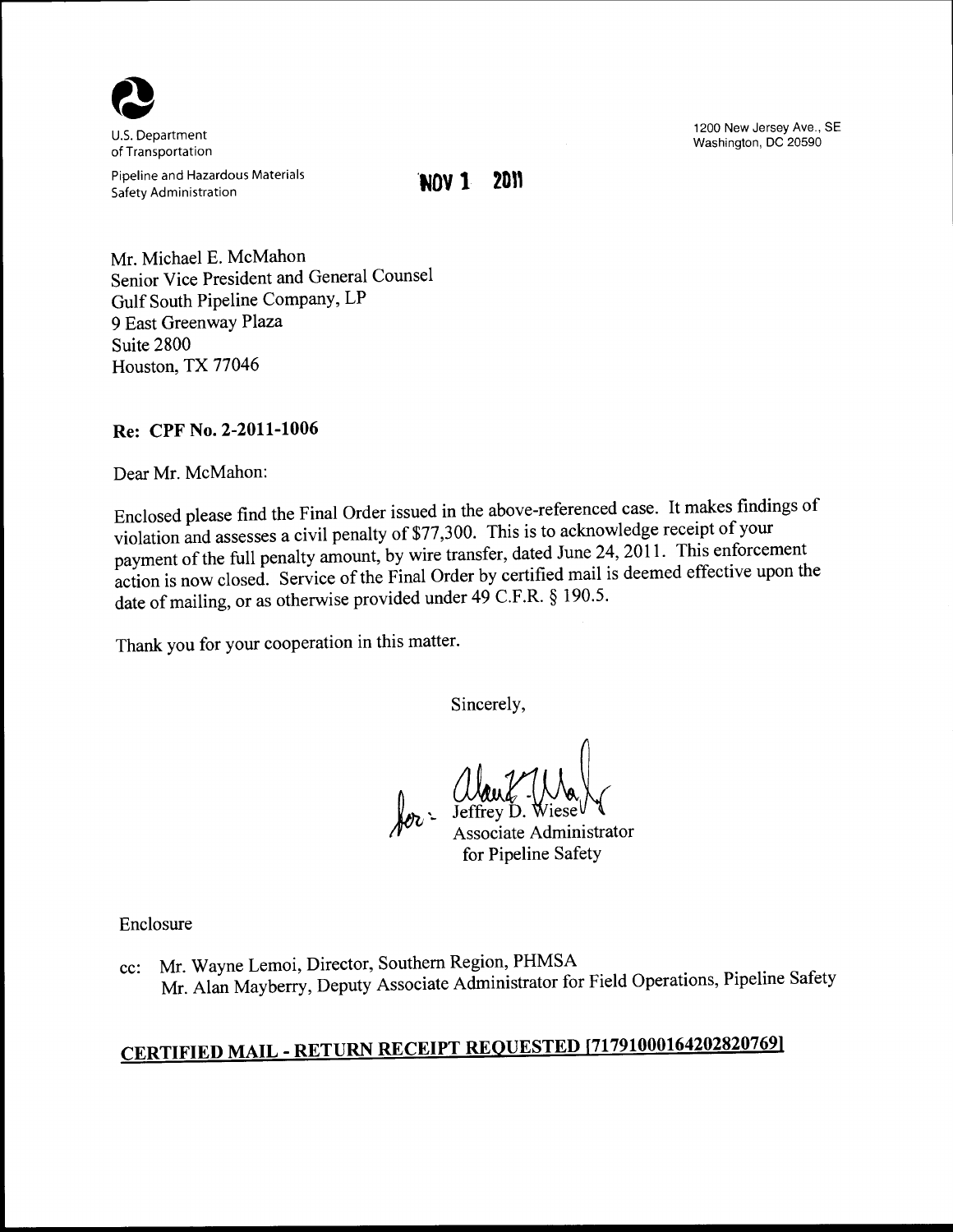# U.S. **DEPARTMENT OF TRANSPORTATION PIPELINE AND HAZARDOUS MATERIALS SAFETY ADMINISTRATION OFFICE OF PIPELINE SAFETY WASHINGTON, D.C. 20590**

) ) ) ) ) )

**In the Matter of** 

**Gulf South Pipeline Company, LP,** 

**Respondent.** 

**CPF No. 2-2011-1006** 

#### **FINAL ORDER**

From June 22- October 9, 2009, pursuant to 49 U.S.C. § 60117, representatives of the Pipeline and Hazardous Materials Safety Administration (PHMSA), Office of Pipeline Safety (OPS), conducted on-site pipeline safety inspections of the facilities and records of Gulf South Pipeline Company, LP (Gulf South or Respondent). Gulf South, a wholly-owned subsidiary of Boardwalk Pipeline Partners, LP, is an interstate natural gas pipeline system that operates approximately 7,700 miles of pipeline in Texas, Louisiana, Mississippi, Alabama, and Florida.<sup>1</sup>

As a result of the inspection, the Director, Southern Region, OPS (Director), issued to Respondent, by letter dated May 17, 2011, a Notice of Probable Violation and Proposed Civil Penalty (Notice), which also included several warning items pursuant to 49 C.F.R. § 190.205. In accordance with 49 C.F.R. § 190.207, the Notice proposed finding that Gulf South committed violations of 49 C.F.R. Parts 191 and 192 and proposed assessing a civil penalty of \$77,300 for the alleged violations. The warning items required no further action, but warned the operator to correct the probable violations.

Gulf South responded to the Notice by letter dated June 24, 2011 (Response). The company did not contest the allegations of violation and paid the proposed civil penalty of \$77,300, as provided in 49 C.F.R. § 190.227. Payment of the penalty serves to close the case with prejudice to Respondent.

## **FINDINGS OF VIOLATION**

In its Response, Gulf South did not contest the allegations in the Notice that it violated 49 C.F.R. Parts 191 and 192, as follows:

<sup>1</sup>*See* http://www.gulfsouthpl.com/AboutUsGS.aspx, (last accessed October 13, 2011).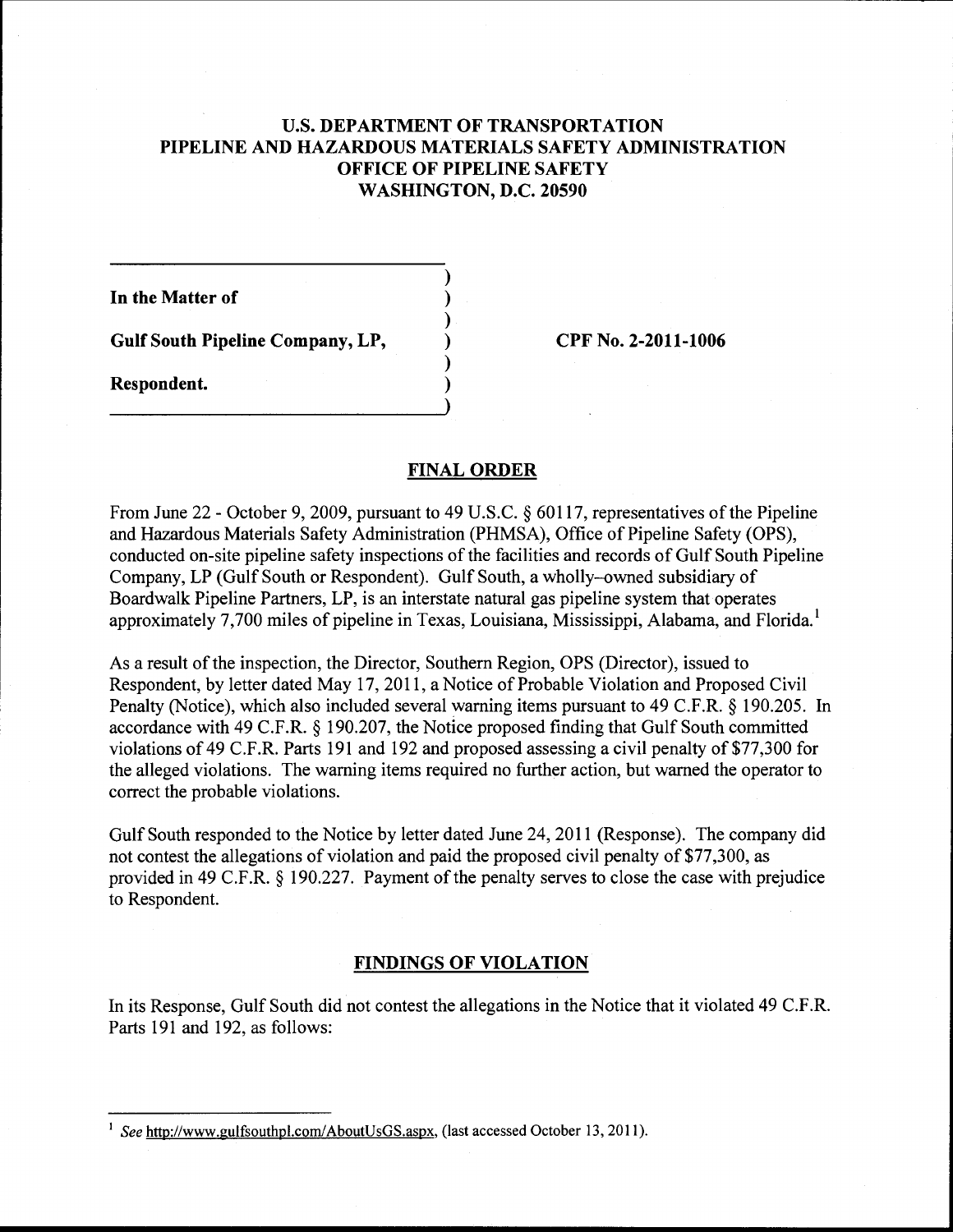Item 1: The Notice alleged that Respondent violated 49 C.F.R. § 191.15(b), which states:

# § 191.15 Transmission and gathering systems: Incident report.

 $(a)$  ...

(b) Where additional related information is obtained after a report is submitted under paragraph (a) of this section, the operator shall make a supplemental report as soon as practicable with a clear reference by date and subject to the original report.

The Notice alleged that Respondent violated 49 C.F.R. § 191.15(b) by failing to make a supplemental report as soon as practicable after obtaining additional information related to an incident report filed under § 191.15. Specifically, the Notice alleged that Gulf South obtained additional information involving three separate reportable incidents and failed to submit supplemental reports, as soon as practicable.

While Gulf South completed a root cause analysis of a compressor failure on September 15, 2005, it did not submit a supplemental report until June 24, 2009, approximately three years and nine months later.<sup>2</sup> Gulf South completed a preliminary investigation of a different compressor failure on February 8, 2006, but failed to file a supplemental report with PHMSA until June 24, 2009, three years and four months later.<sup>3</sup> Lastly, Respondent conducted a metallurgical analysis of a wrinkle bend failure on March 6, 2007, but sent the supplemental report on June 24, 2009, two years and three months later.<sup>4</sup>

Respondent did not contest this allegation of violation.<sup>5</sup> Accordingly, based upon a review of all of the evidence, I find that Respondent violated 49 C.F.R.  $\S$  191.15(b) by failing to make a supplemental report regarding three reportable incidents as soon as practicable, after it obtained additional related information.

Item 2: The Notice alleged that Respondent violated 49 C.F.R. § 192.167(a), which states, in relevant part:

# § 192.167 Compressor stations: Emergency shutdown.

(a) Except for unattended field compressor stations of 1,000 horsepower (746 kilowatts) or less, each compressor station must have an emergency shutdown system that meets the following:

 $(1)$ ...

(4) It must be operable from at least two locations, each of which is:

(i) Outside the gas area of the station;

(ii) Near the exit gates, if the station is fenced, or near emergency

<sup>2</sup> The Incident Report (IR) number is 20050074 (dated July 15, 2005).

3 IR 20060034 (March 3, 2006).

4 IR 20070026 (March 5, 2007).

<sup>5</sup> Gulf South personnel indicated that the supplemental report for IR 20050074, was withheld in anticipation of litigation. However, operators are not excused from their reporting requirements, irrespective of the circumstances. No explanation was given as to why the other cited supplemental reports were not conveyed to PHMSA, as soon as practicable.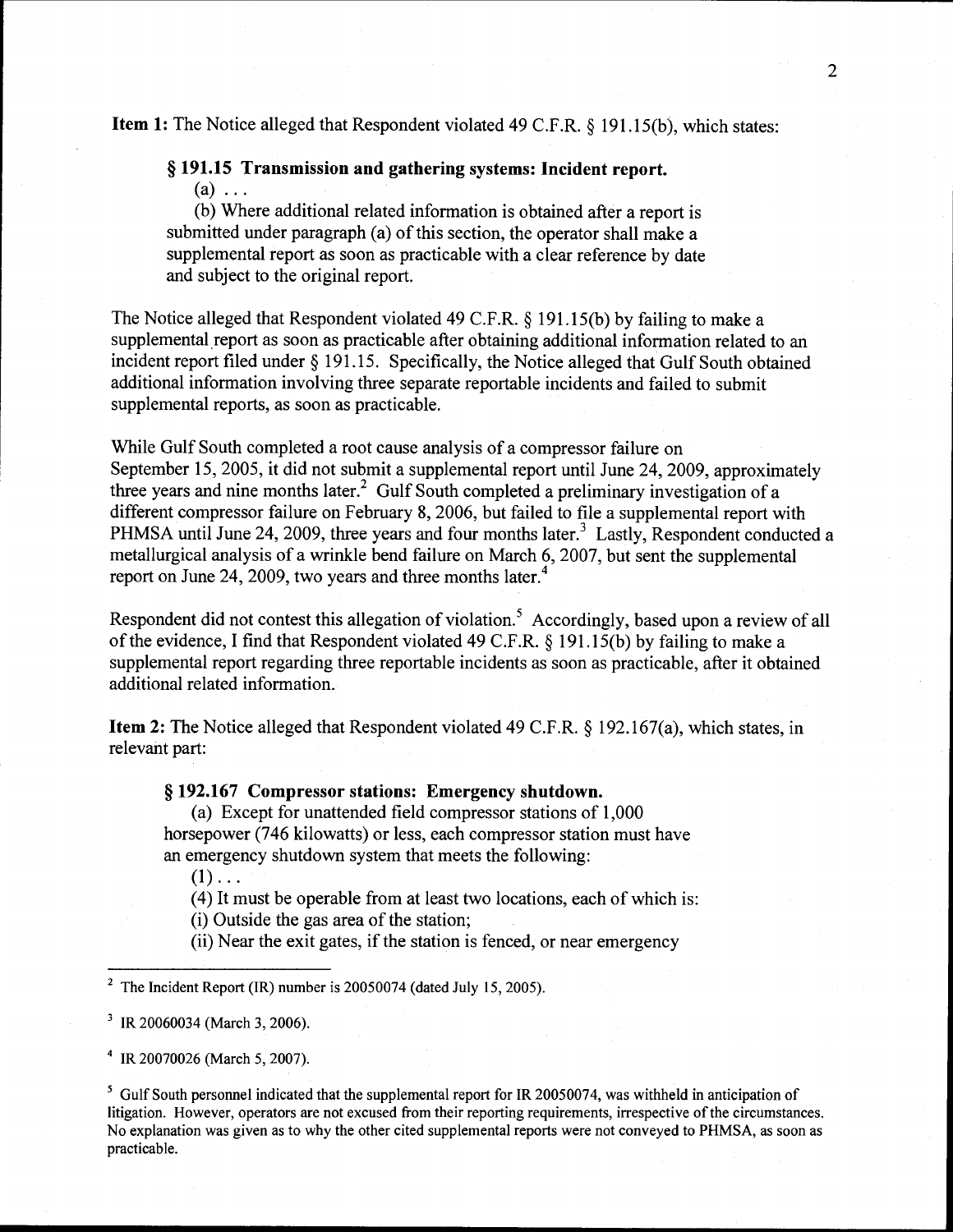exits, if not fenced; and

(iii) Not more than 500 feet (153 meters) from the limits of the station.

The Notice alleged that Respondent violated 49 C.F.R. § 192.167(a) by failing to have an emergency shutdown device near the exit gates of a fenced compressor station. Specifically, the Notice alleged that while Gulf South maintained an Emergency Shutdown system (ESD) at its Tallulah Compressor Station (Tallullah), the system was not operable from "at least two locations, each of which is ... near the exit gates, if the station is fenced." Tallulah is a fenced station and has two exit gates on its perimeter, neither of which is equipped with an ESD system initiation device.

Respondent did not contest this allegation of violation. Accordingly, based upon a review of all of the evidence, I find that Respondent violated 49 C.F.R.  $\S$  192.167(a) by failing to have emergency shutdown devices near each of the exit gates of its Tallulah Compressor Station.

**Item 5:** The Notice alleged that Respondent violated 49 C.F.R. § 192.491(c), which states:

## § **192.491 Corrosion control records.**

 $(a) \ldots$ 

(c) Each operator shall maintain a record of each test, survey, or inspection required by this subpart in sufficient detail to demonstrate the adequacy of corrosion control measures or that a corrosive condition does not exist. These records must be retained for at least 5 years, except that records related to§§ 192.465 (a) and (e) and 192.475(b) must be retained for as long as the pipeline remains in service.

The Notice alleged that Respondent violated 49 C.F.R. § 192.491(c) by failing to maintain a record of each test, survey or inspection required, in sufficient detail to demonstrate the adequacy of corrosion control measures or that a corrosive condition does not exist. Specifically, the Notice alleged that, in three instances, Gulf South failed to maintain records in sufficient detail, as required under  $\S$  192.491(c).

In the first instance, Gulf South failed to maintain records for buried pipeline inspections in sufficient detail to demonstrate the adequacy of its corrosion control measures. PHMSA inspectors noted that two inspection work order forms did not include details on the depth, type, appearance, and extent of the pipe corrosion. 6

Secondly, Gulf South failed to maintain records on "each interference bond whose failure would jeopardize structure protection . . . for proper performance," as required by  $\S$  192.465(c). PHMSA inspectors determined that Gulf South's bond records did not indicate, based on the electrical current and current direction recorded, whether further investigation was warranted.

6 Bellhole Inspection Work Order No. 23702695 (06117/09) and Buried Pipeline Inspection Form Work Order Nos. 23479813 (05/18/06) and 23479812 \*05/24/06).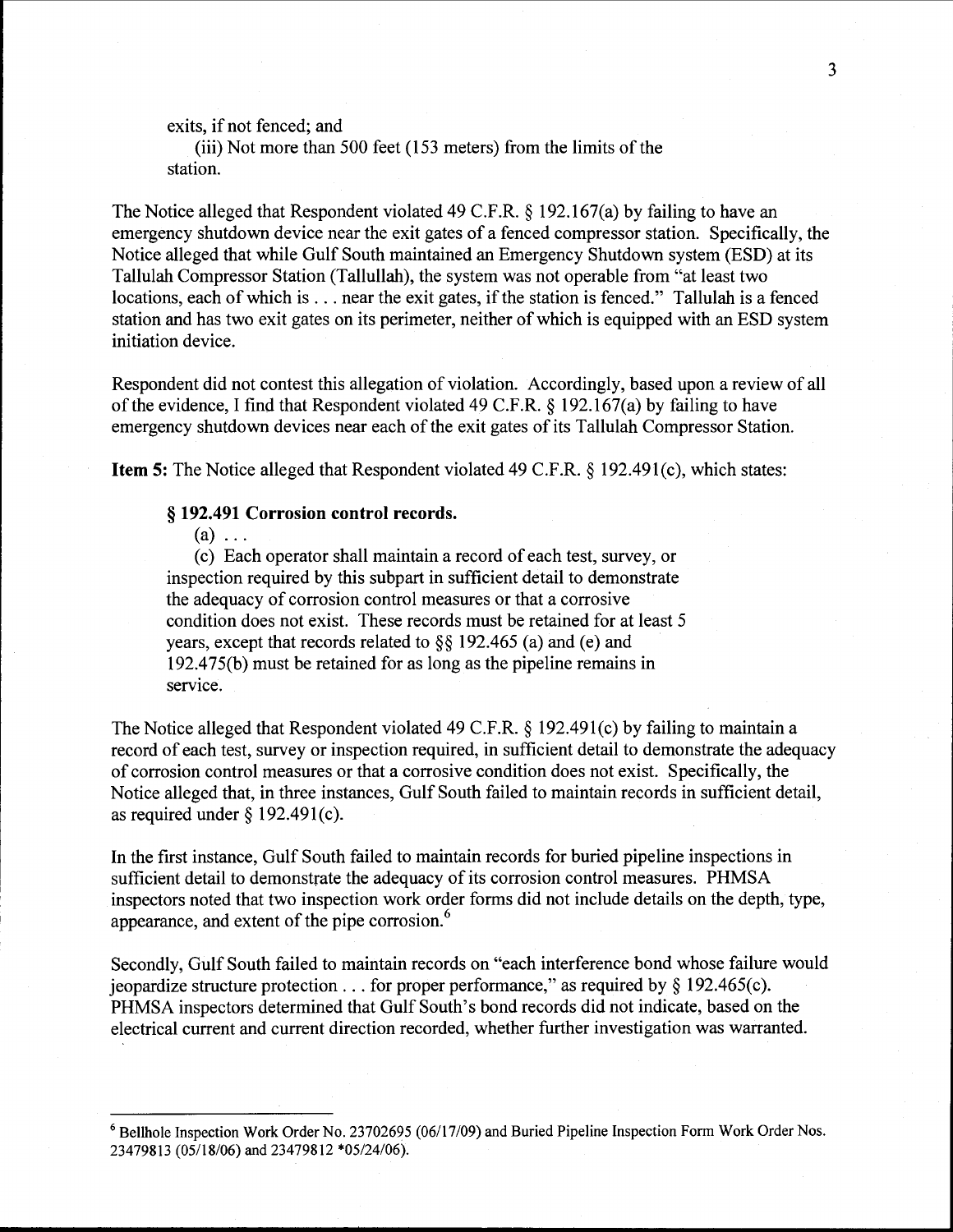Lastly, Gulf South failed to provide sufficiently detailed records to demonstrate that it took prompt remedial action to correct deficiencies identified in two separate instances, as required under  $\S$  192.465(d).

While a rectifier was documented as out of service for 16 months, between November 6, 2007, and March 6, 2009, and three follow-up orders were issued, no documentation was produced to justify this delay. A Gulf South technician indicated that the power company refused to restore service until a new pipeline was laid. However, this explanation was not reflected in Gulf South's records. Gulf South also failed to provide accurate and complete records involving a pipe-to-soil cathodic protection reading taken on May 18, 2006. The remediation records provided to PHMSA were deemed unreliable, as different "remediated" pipe-to-soil readings were indicated for the same readings and some work descriptions appeared to have been documented on the wrong work orders.

Respondent did not contest this allegation of violation. Accordingly, based upon a review of all of the evidence, I find that Respondent violated 49 C.F.R. § 192.491(c) by failing to maintain a record of each test, survey, or inspection required by this subpart in sufficient detail to demonstrate the adequacy of corrosion control measures or that a corrosive condition does not exist.

Item 10: The Notice alleged that Respondent violated 49 C.F.R. § 192.805(b), which states:

#### § 192.805 Qualification program.

Each operator shall have and follow a written qualification program. The program shall include provisions to:

 $(a) \ldots$ 

(b) Ensure through evaluation that individuals performing covered tasks are qualified; ....

The Notice alleged that Respondent violated 49 C.F.R. § 192.805(b) by failing to ensure through evaluation that it both has and follows a written qualification program that ensures individuals performing covered tasks were qualified. Specifically, the Notice alleged that Gulf South personnel performed covered tasks without being re-qualified, per Gulf South's Operator Qualification (OQ) program. While Gulf South requires that individuals performing covered tasked be requalified in three-year intervals, two individuals performed three covered tasks, in violation of this requirement.

Respondent did not contest this allegation of violation. Accordingly, based upon a review of all of the evidence, I find that Respondent violated 49 C.F.R.  $\S$  192.805(b) by failing to follow its written qualification program to ensure through evaluation that individuals performing covered tasks were qualified.

#### WARNING ITEMS

With respect to Items 3, 4, 6, 7, 8, 9 and 11, the Notice alleged probable violations of Part 192 and specifically considered them to be warning items. The warnings were for the following Items.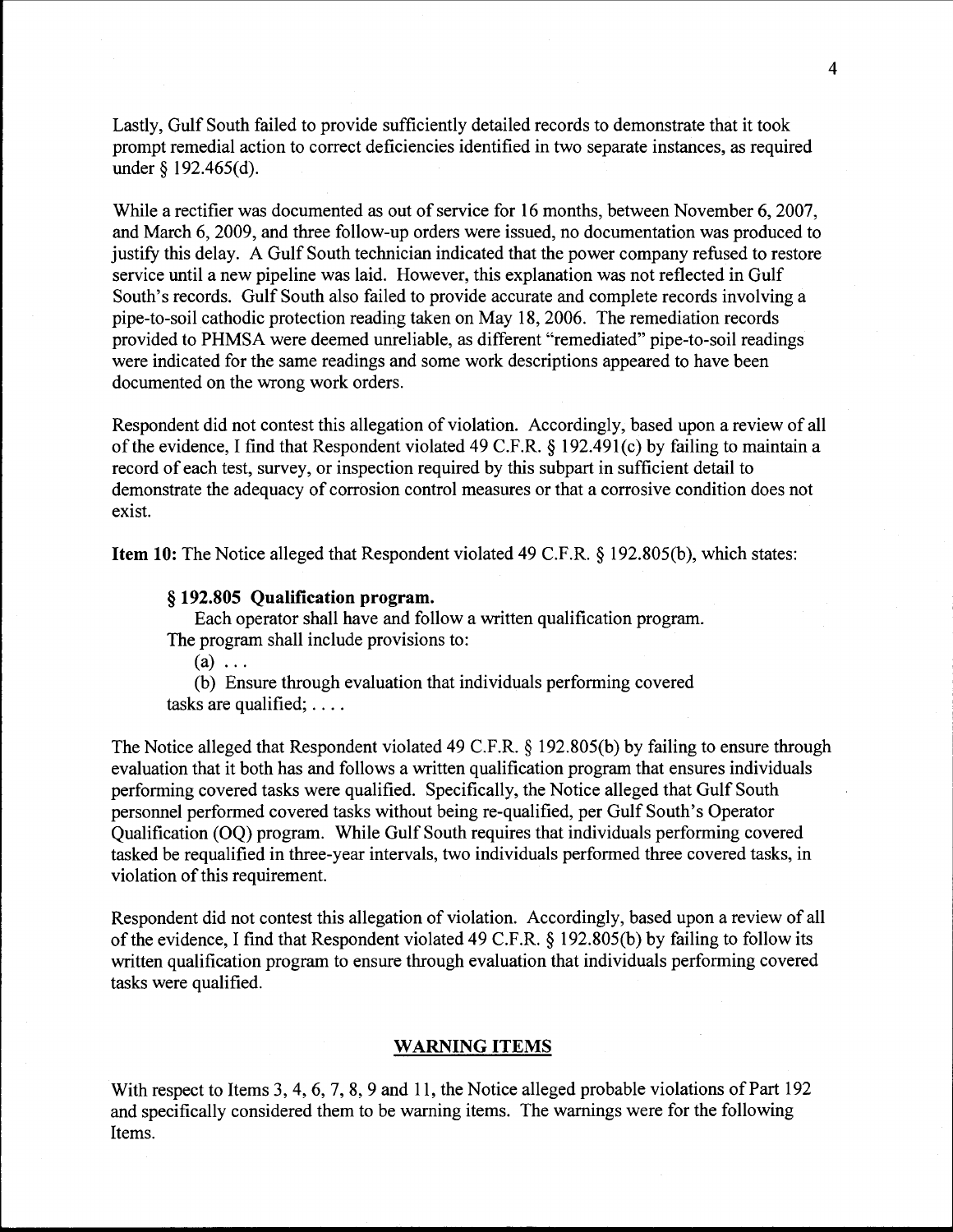49 C.F.R.  $\S$  192.463(a) **(Item 3)**  $-$  Respondent's alleged failure to provide either a level of cathodic protection that complied with at least one of the applicable criteria outlined in appendix D or a level of cathodic protection equivalent to compliance with one or more of the criteria. Gulf South found numerous pipe-tosoil readings between -0.850v to -0.900v acceptable, using a designated criterion of -0.850v. However, Respondent provided no explanation of how it considered this drop.

49 C.F.R. § 192.475(b) **(Item 4)-** Respondent's alleged failure to examine any pipe removed from a pipeline for any reason, for evidence of corrosion. The Notice alleged that Gulf South failed to inspect the internal surface of a coupon removed from the 8-inch Tristate Tap for the presence of internal corrosion.

49 C.F.R. § 192.603(b) **(Item 6)-** Respondent's alleged failure to keep various records necessary to administer the procedures established under  $\S$  192.605(b). The Notice alleged that Gulf South had either no documentation, inadequate, records or incorrect information with respect to pipe coatings and pipeline pressure.

49 C.F.R. § 192.612(c) **(Item 7)-** Respondent's alleged failure to notify OPS when it did not bury an exposed underwater pipeline within six months after discovery due to not obtaining the required permits to complete the work in time. The Notice alleged Gulf South did not notify PHMSA of a reburial delay for the 8-inch Quarantine Bay pipeline, whose reburial was delayed due to the time required to obtain permits from the Louisiana Department of Wildlife and Fisheries.

49 C.F.R. § 192.709(a) **(Item 8)-** Respondent's alleged failure to maintain records of each repair made to a transmission line, for as long as the pipe remained in service. The Notice alleged that Gulf South failed to correctly document the date, location, and repair of an external corrosion pit leak on January 9, 2007, in Respondent's automated work order (Maximo) system.

49 C.F.R. § 192.709(c) **(Item 9)-** Respondent's alleged failure to maintain a record of each patrol, survey, inspection and test required by subparts Land M of 49 C.F.R § 192 for at least five years or until the next patrol, survey, inspection, or test was completed, whichever was longer. The Notice alleged that Gulf South failed to correctly document inspection and testing of relief devices, gas detection systems and alarms, and pressure limiting stations at its Longview, Carthage Junction, Montpelier, and Destin compressor stations.

49 C.F.R. § 192.805 **(Item 11)-** Respondent's alleged failure to notify the Administrator or state agency after significantly monitoring its written qualification program. The Notice alleged that Gulf South failed to notify PHMSA that it merged the Texas Gulf and Gulf South OQ plans, effective March 3, 2008. Gulf South's OQ program was last inspected in 2004.